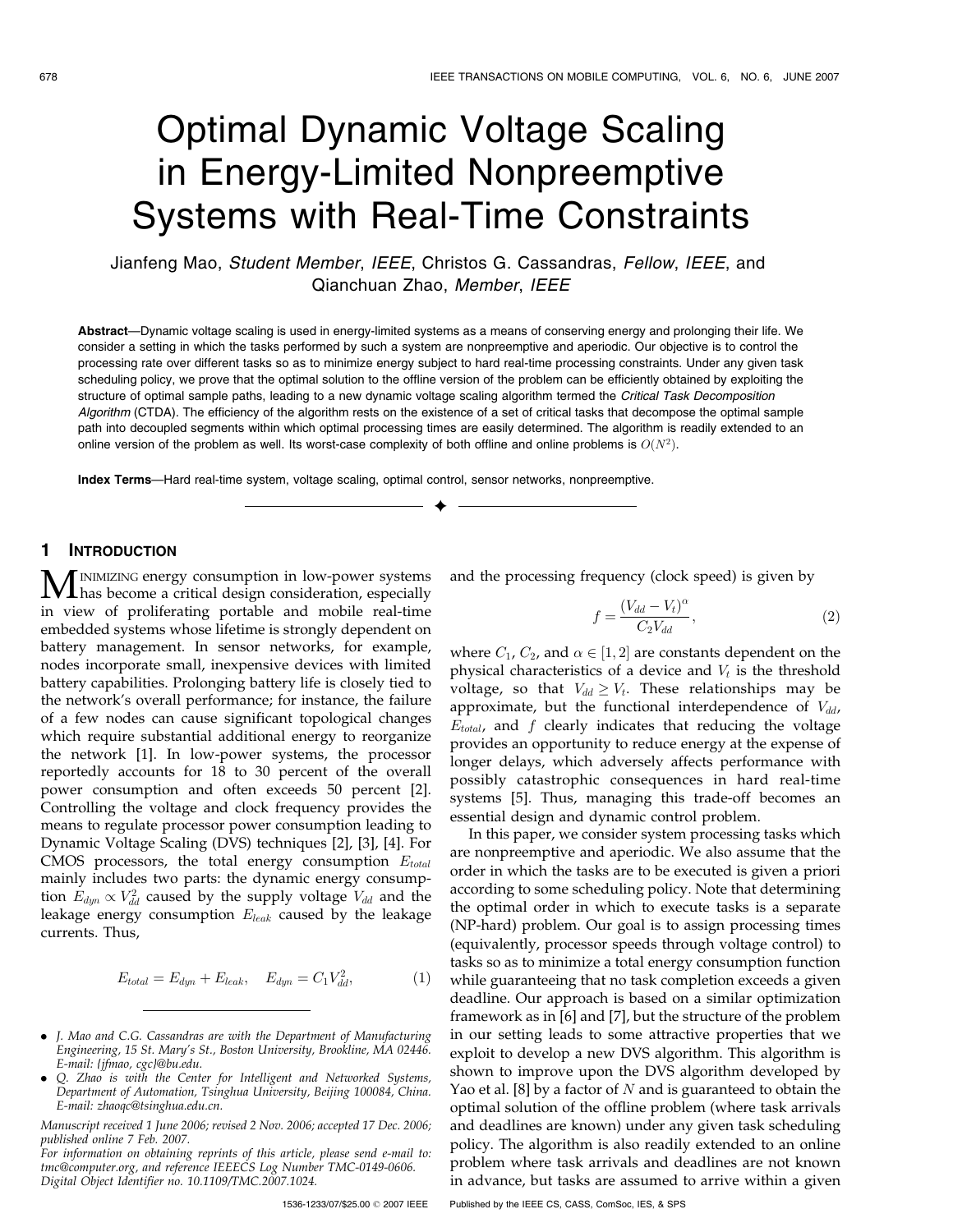interval. Its worst-case complexity, for both offline and online cases, is  $O(N^2)$ . The efficiency of the algorithm rests on the existence of a set of critical tasks that decompose the optimal sample path into decoupled segments within which optimal processing times are easily determined. The key to the low complexity lies in the fact that a simple procedure can be developed to detect these critical tasks.

The paper is organized as follows: Section 2 summarizes related work. Section 3 develops an offline DVS algorithm. In Section 3.1, the offline DVS problem with hard real-time constraints is formulated and the two main challenges it poses are described. We subsequently identify the structural properties of the optimal sample path for this problem, first based on a busy period decomposition (Section 3.2) and then based on further decomposing a busy period through critical tasks (Section 3.3). The final solution to the offline problem is obtained in Section 3.3, where our main result, the Critical Task Decomposition Algorithm (CTDA), is presented. Section 4 extends the offline DVS algorithm to online problems. In Section 5, some simulation-based experimental results are presented, illustrating the low computational complexity of the CTDA. Section 6 concludes the paper.

# 2 RELATED WORK

A number of DVS algorithms have been proposed over the last decade. Most of them are designed for preemptive scheduling of real-time systems, as in [8], [9], and [10]. In practice, when considering systems with very limited resources (e.g., restricted battery life, storage capacity) nonpreemptive scheduling is often a better choice because uncontrolled preemption can give rise to a large number of context switches requiring larger stack sizes and increased energy consumption [11], [12]. Moreover, nonpreemptive scheduling is necessary in some applications, such as executing wireless packet transmission tasks which also happen to be particularly energy-intensive and fall within the framework presented in this paper [13], [14]. DVS algorithms developed for the nonpreemptive case have been reviewed in [15]. Many of them were developed for systems with periodic tasks, as in [16]. In this paper, we consider a system with aperiodic tasks which arise in a setting consisting of asynchronously operating components (e.g., a sensor network where sensing units asynchronously supply data to a processing node). In the offline version of our optimization problem, task arrival times and associated deadlines are known in advance. In the online case, task arrival times at the processor are generally random. As discussed in Section 4, we will model them as being constrained to occur in a given time interval.

Our approach is motivated by the work in [6], where the nonpreemptive and aperiodic case is considered with a known arrival time schedule and an optimal control problem is solved with an objective function incorporating the trade-off between processing performance and task timeliness. The problem is solved through the so-called Forward Decomposition Algorithm (FA) with applications motivated from manufacturing systems; it was later applied to the DVS problem in [17]. The FA can avoid the combinatorial complexity that often comes with such scheduling problems, but it still requires the solution of  $N$ (the number of tasks) nonlinear programming (NLP)

problems, which is generally demanding for online applications with limited on-board computational capacity. For the case of tasks with real-time constraints, Yao et al. [8] developed an algorithm (referred to as YDSA in the rest of the paper) which does not involve solving NLP problems. Although the YDSA was originally designed for preemptive systems, it can also be applied to nonpreemptive cases after some simple modifications. Its complexity in solving offline problems is  $O(N^3)$  (originally claimed to be  $O(N \log^2 N)$ ) and becomes  $O(N<sup>4</sup>)$  when solving online problems; this is typically not sufficiently efficient for demanding real-time applications. In the following sections, we will develop a new algorithm provably optimizing energy costs subject to real-time constraints whose complexity is  $O(N^2)$  by exploiting the structure of optimal sample paths of the associated nonlinear optimization problem.

# 3 OFFLINE DVS ALGORITHM

#### 3.1 Problem Formulation

The hard real-time system we consider is modeled as a single-stage queuing system with the objective of minimizing energy consumption while guaranteeing to meet hard real-time constraints (deadlines). In the offline problem, the arrival times of tasks and their associated deadlines are known.

To achieve this goal, there are two issues we need to handle: 1) how fast to process tasks and 2) how to order tasks. Since the latter issue is NP-hard for nonpreemptive systems with aperiodic tasks [15], it is necessary for a system with limited computational resources to adopt a specific scheduling policy of sufficient simplicity to be used in the real-time environment we have described and to facilitate the development of DVS algorithms with polynomial complexity. For example, the Earliest Deadline First (EDF) policy and the First Come First Served (FCFS) policy are appropriate candidates. Our approach is independent of the scheduling policy, since, once the policy to decide task order is selected, we can fix the processing order of tasks and model their queuing dynamics through the standard Lindley equation [18] as follows:

$$
x_i = \max(x_{i-1}, a_i) + \mu_i \tau_i, \tag{3}
$$

where  $a_i$  and  $x_i$  are the arrival time and departure time, respectively, of task  $i$ ,  $\tau_i$  is the processing time per operation for task *i* (the controllable variable in our problem), and  $\mu_i$ is the number of operations (or instructions) needed for task  $i$ . For example, if we apply the FCFS policy, we then order the task indices so that  $a_1 \le a_2 \le \cdots \le a_N$ ; if we apply the EDF policy, then we order the task indices so that  $d_1 \leq d_2 \leq \cdots \leq d_N$ . Clearly, EDF and FCFS may be poor policies for some nonpreemptive cases, but our approach is not limited to these policies; it is applicable to any given policy which may be chosen depending on the application of interest.

We can now concentrate on the first issue above, i.e., controlling the processing rate of tasks so as to minimize an energy consumption function while ensuring that all task deadlines are satisfied. Thus, we formulate a deterministic finite-horizon nonlinear optimization problem which we will refer to in the sequel as Problem  $J$ :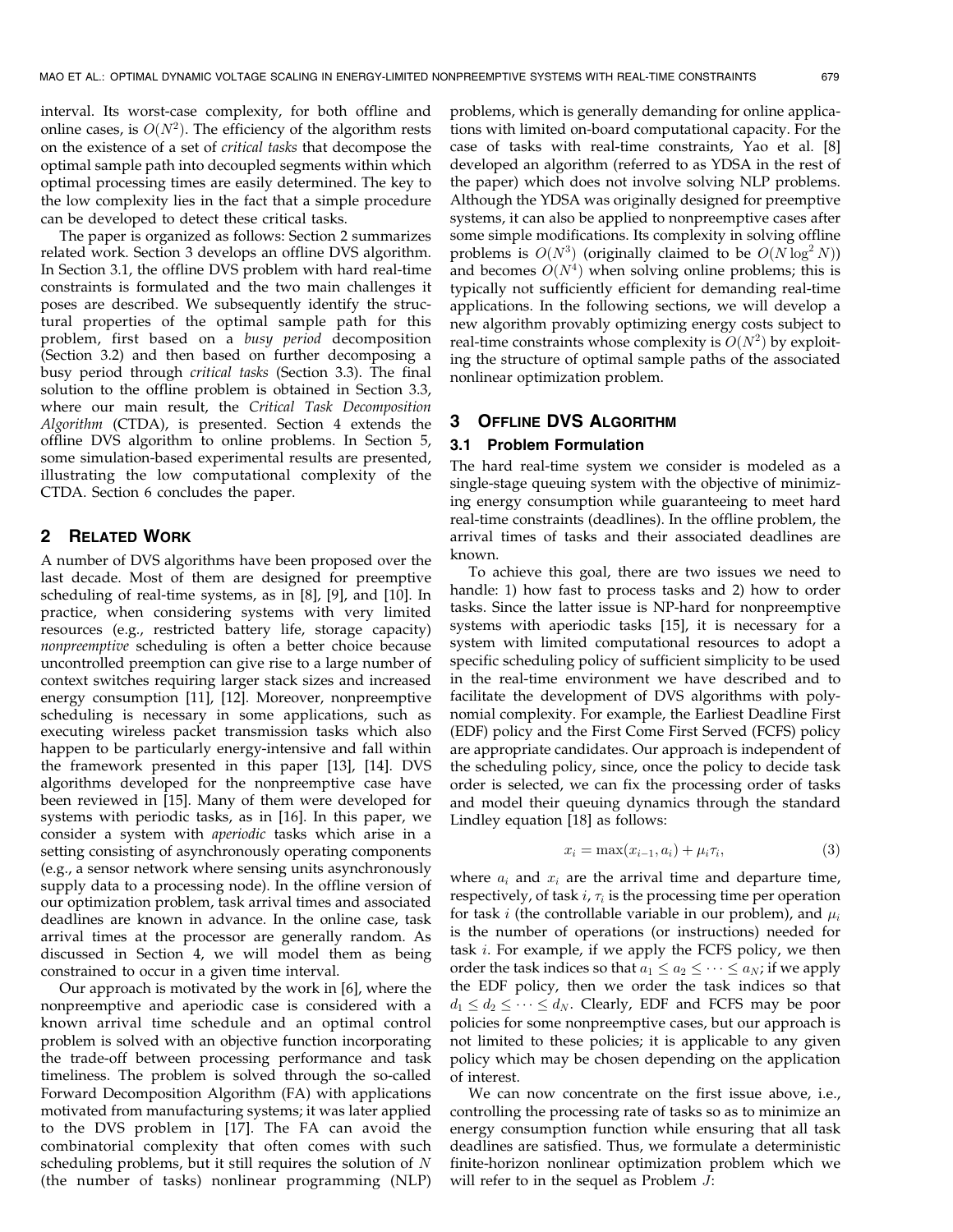$$
\min_{\tau_1, \dots, \tau_N} \left\{ J = \sum_{i=1}^N \mu_i \theta(\tau_i) \right\}
$$
  
s.t.  $\tau_i \ge 0$ ,  $i = 1, ..., N$ ;  $x_0 = -\infty$ ;  
 $x_i = \max(x_{i-1}, a_i) + \mu_i \tau_i$ ,  $i = 1, ..., N$ ;  
 $x_i \le d_i$ ,  $i = 1, ..., N$ ,

where N is the total number of tasks to be processed,  $d_i$  is the deadline of task i, and  $\theta(\cdot)$  is the energy consumption per operation. Note that the hard real-time constraints are captured through  $x_i \leq d_i$ ,  $i = 1, \ldots, N$ . In this problem, the control variable is the processing time per operation  $\tau_i$ (equivalently,  $f_i = 1/\tau_i$  is the processor speed when processing task  $i$ ) which is directly related to voltage as explained below. Usually, DVS techniques operate through the software/hardware interface [17]. The software is not aware of the operating voltage used by the hardware, i.e., the voltage is adjusted depending on the processing time per operation for the desired task.

Regarding the energy consumption function  $\theta(\tau_i)$  in Problem J, we emphasize that the analysis that follows is independent of its precise form as long as it is a strictly convex and monotonically decreasing function of  $\tau_i$ . However, we can obtain more information on  $\theta(\tau_i)$  by using the relationships (1)-(2) from which we can write

where

$$
\tau_i = h(V_{dd}) = \frac{C_2 V_{dd}}{(V_{dd} - V_t)^{\alpha}}
$$

 $\theta(\tau_i) = E_{total} = C_1(h^{-1}(\tau_i))^2 + E_{leak},$ (4)

and  $h^{-1}(\tau_i)$  is its inverse function. For  $\alpha \in [1,2]$ , it can be easily seen that  $h(V_{dd})$  is convex and monotonically decreasing. Based on this fact,  $h^{-1}(\tau_i)$  can be shown to be also convex and monotonically decreasing. In particular, since  $h(V_{dd})$  is convex, then for any  $\tau_1$ ,  $\tau_2$ , and any  $\beta \in [0,1]$ ,

$$
\beta\tau_1 + (1 - \beta)\tau_2
$$
  
=  $\beta h(h^{-1}(\tau_1)) + (1 - \beta)h(h^{-1}(\tau_2))$   
 $\geq h(\beta h^{-1}(\tau_1) + (1 - \beta)h^{-1}(\tau_2)).$ 

Since  $h(V_{dd})$  is monotonically decreasing,  $h^{-1}(\tau_i)$  is also monotonically decreasing, which implies, for any  $\beta \in [0,1]$ :

$$
h^{-1}(\beta \tau_1 + (1 - \beta)\tau_2)
$$
  
\n
$$
\leq h^{-1}(h(\beta h^{-1}(\tau_1) + (1 - \beta)h^{-1}(\tau_2)))
$$
  
\n
$$
= \beta h^{-1}(\tau_1) + (1 - \beta)h^{-1}(\tau_2),
$$

that is,  $h^{-1}(\tau_i)$  is convex and also monotonically decreasing.

Due to the presence of  $E_{leak}$  in (4),  $\theta(\tau_i)$  is generally not convex or monotonically decreasing  $[19]$  since  $E_{leak}$ increases with  $V_{dd}$  decreasing. However, there exists a lower operating bound,  $V_{\text{min}}$ , on  $V_{dd}$  such that  $E_{leak}$  can be regarded as a small constant in the operating range. Since  $h^{-1}(\tau_i)$  is strictly convex and monotonically decreasing in  $\tau_i$ ,  $\theta(\tau_i)$  is a convex and monotonically decreasing function in  $\tau_i$  with the corresponding upper bound expressed as  $\tau_{\text{max}} = \frac{C_2 V_{\text{min}}}{(V_{\text{min}} - V_t)^{\alpha}}$ . Moreover, the supply voltage  $V_{dd}$  is physically limited by an upper bound  $V_{\text{max}}$ , that is, there is a corresponding lower bound for  $\tau_i$  expressed as  $\tau_{\min} = \frac{C_2 V_{\max}}{(V_{\max}-V_t)^\alpha}$ . To summarize, we have

$$
\tau_{\min} \le \tau_i \le \tau_{\max}, \quad \tau_{\min} = \frac{C_2 V_{\max}}{(V_{\max} - V_t)^{\alpha}},
$$

$$
\tau_{\max} = \frac{C_2 V_{\min}}{(V_{\min} - V_t)^{\alpha}}.
$$
(5)

Note that the boundary constraints  $\tau_{\min} \leq \tau_i \leq \tau_{\max}$  are omitted in Problem J. However, we shall show in Section 3.4 (Proposition 3) that the solution of the modified Problem J with the constraints (5) included is easily recovered from the solution of Problem J. We can, therefore, first study this problem. Before proceeding, we stress once again that the precise form of  $\theta(\tau_i)$  or the values of the constants  $C_1$ ,  $C_2$  are not essential; as we shall see, what matters is only the assumption that  $\theta(\tau_i)$  is a strictly convex and monotonically decreasing function of  $\tau_i$ .

Looking at Problem J, we can see that there are two main difficulties: 1) The potentially high dimensionality of the control vector  $(\tau_1, \ldots, \tau_N)$ , given that the number of tasks N may be very large, which can lead to a combinatorial complexity similar to that encountered in [6], and 2) the nondifferentiability of the constraints introduced by the presence of the "max" operators. With regard to the second issue, it is certainly possible to eliminate the max operators by replacing the nondifferentiable constraints of the form (3) by inequality constraints  $s_i \ge a_i$ ,  $s_i \ge x_{i-1}$ , where  $s_i$  is a dummy variable, together with linear constraints  $x_i = s_i + \mu_i \tau_i$ ,  $i = 1, \ldots, N$ . However, this approach would double the dimensionality of the problem and also add 2N inequality constraints, which makes it even less likely for a resource-limited device to be able to handle the computational complexity of such an NLP problem. In the next two subsections, we will show how to overcome both of these difficulties by decomposing the original problem into smaller, simpler problems whose solution (and, hence, the solution of Problem J) can be obtained without any need for an NLP problem solver.

## 3.2 Busy Period Decomposition

We begin with the observation that a sample path of the queuing system whose dynamics are captured through (3) can be decomposed into busy periods, i.e., intervals during which the processor is busy processing tasks, separated by idle periods. This decomposition allows us to eliminate the nondifferentiable constraints in Problem J without introducing any additional decision variables or inequality constraints and replace the original problem with several simpler ones of lower dimensionality. Let  $x_i^*$  denote the optimal departure time of task i.

Definition 1. A Busy Period (BP) is a contiguous set of tasks  $\{k, \ldots, n\}$  such that  $x_{k-1}^* < a_k$ ,  $x_n^* < a_{n+1}$ , and  $x_i^* \ge a_{i+1}$  for  $i = k, \ldots, n - 1.$ 

If we know that a particular set of tasks  $\{k, \ldots, n\}$ defines a BP, then we can associate a problem with this BP which is simpler than Problem  $J$  and will be referred to as Problem  $Q(k, n)$ :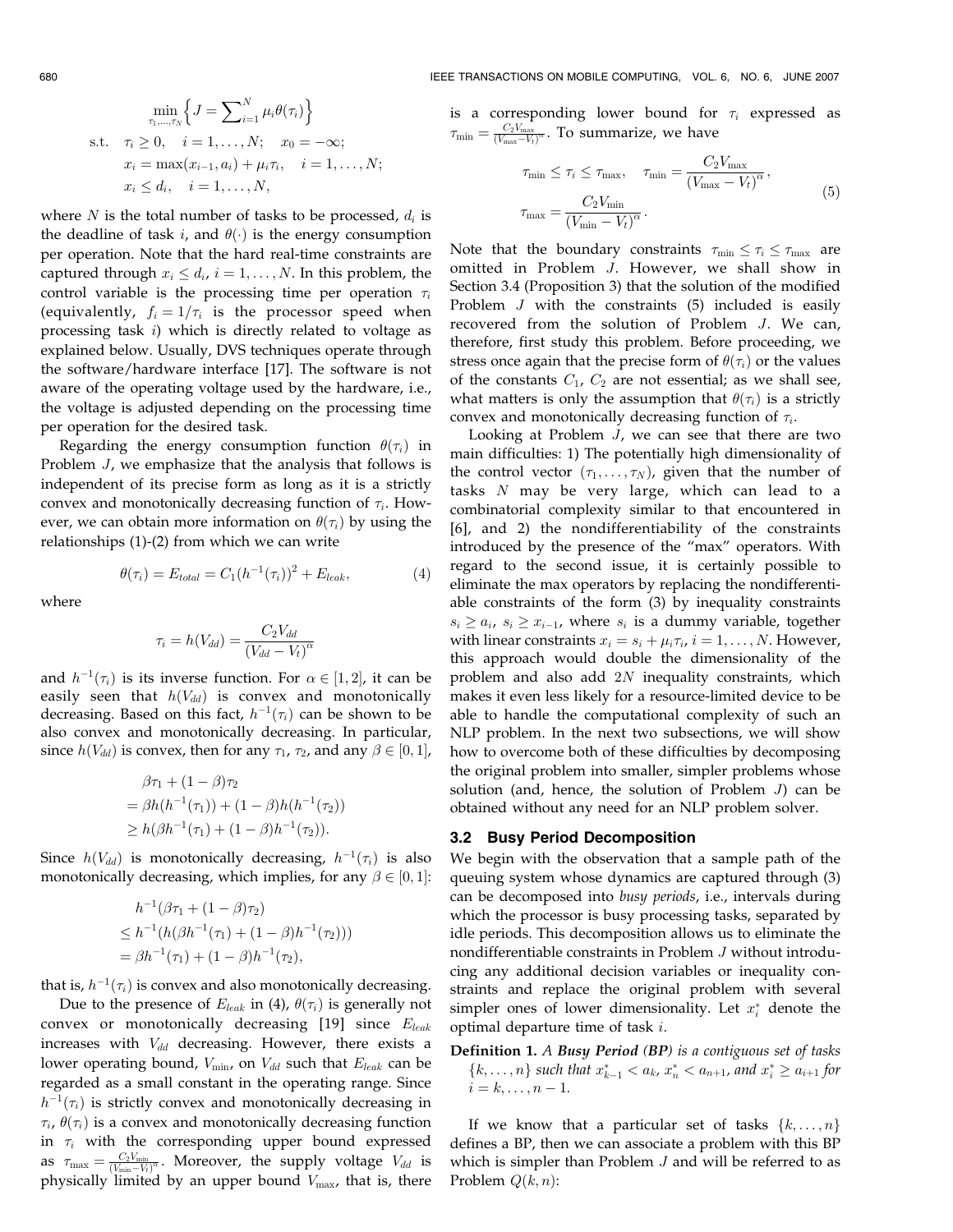$$
\min_{\tau_k, \dots, \tau_n} \left\{ Q(k, n) = \sum_{i=k}^n \mu_i \theta(\tau_i) \right\}
$$
\ns.t.  $x_i = a_k + \sum_{j=k}^i \mu_j \tau_j$ ,  $\tau_i \ge 0$ ,  $i = k, \dots, n$ ;  
\n $x_n \le d_n$ ;  $a_{i+1} \le x_i \le d_i$ ,  $i = k, \dots, n-1$ .

By the definition of a BP, it is clear that  $x_k = a_k + \mu_k \tau_k$ and  $x_i = x_{i-1} + \mu_i \tau_i$  for all  $i = k+1, \ldots, n$ . Therefore, the nondifferentiable constraints (3) are replaced by  $x_i = a_k + \sum_{j=k}^{i} \mu_j \tau_j$ ,  $i = k, ..., n$ , and the dimensionality of  $Q(k, n)$  is no larger than N. Thus, if we can identify all BPs in the task set  $\{1, \ldots, N\}$ , then we can decompose Problem J into a number of smaller and simpler problems of the form  $Q(k, n)$ . Let us, therefore, focus on identifying this BP structure. Proposition 1 provides the means for achieving this through simple comparisons of the known data  $a_{i+1}$  and  $d_i$  for every  $i = 1, \ldots, N$ .

**Proposition 1.** Tasks  $\{k, \ldots, n\}$  constitute a single BP and its last task n ends at  $d_n$ , i.e.,  $x_n^* = d_n$ , if and only if  $a_k > d_{k-1}$ ,  $a_{n+1} > d_n$ , and  $a_{i+1} \leq d_i$  for each  $i = k, \ldots, n-1$ .

**Proof.** See the Appendix.  $\Box$ 

This property implies that a BP can be identified by simple comparisons of the available arrival and deadline information, a procedure whose complexity is  $O(N)$ . Moreover, since  $x_n^* = d_n$ , the end of every BP is given by the (known) deadline of task  $n$ . This implies that we can further simplify  $Q(k, n)$  by replacing the inequality constraint  $x_n \leq d_n$  by the equality constraint  $x_n = d_n$ .

The BP decomposition above allows us to concentrate on solving Problem  $Q(k, n)$  with the added simplification that the inequality constraint " $x_n \leq d_n$ " is replaced by " $x_n = d_n$ ." However, it should be noted that the dimensionality of Problem  $Q(k, n)$  may still be high (N in the worst case, where tasks  $\{1, \ldots, N\}$  constitute a single BP). In addition,  $Q(k, n)$  includes inequality constraints on  $x_i$  that make its solution harder to obtain. In the next subsection, we will introduce a new structural property allowing us to further decompose each one of the  $Q(k, n)$  problems and ultimately solve it through a computationally simpler algorithm.

#### 3.3 Critical Task Decomposition

In this section, we identify an additional structural property that leads to decomposition of a BP  $\{k, \ldots, n\}$  into subsets termed "blocks" associated with certain "critical tasks." We begin with the following lemma:

**Lemma 1.** 1) If  $\tau_i^* > \tau_{i+1}^*$ , then  $x_i^* = a_{i+1}$ , and 2) if  $\tau_i^* < \tau_{i+1}^*$ , then  $x_i^* = d_i$ .

**Proof.** See the Appendix.  $\Box$ 

Lemma 1 identifies two cases when an optimal task departure time  $x_i^*$  is readily computed: If we can detect which of the two cases applies, then  $x_i^*$  is directly determined as either  $a_{i+1}$  or  $d_i$ . We associate these two cases with "critical tasks" through the following definitions:

**Definition 2.** If  $\tau_i^* \neq \tau_{i+1}^*$ , task i is **critical**. If  $\tau_i^* > \tau_{i+1}^*$ , then task i is **left-critical**. If  $\tau_i^* < \tau_{i+1}^*$ , then task i is right-critical.

**Definition 3.** A block in a BP  $\{k, \ldots, n\}$  is a contiguous set of tasks  $\{p, \ldots, q\}$   $(k \leq p \leq q \leq n)$  such that  $\tau_{p-1}^* \neq \tau_{p}^*$ ,  $\tau_q^* \neq \tau_{q+1}^*$ , and  $\tau_i^* = \tau_j^*$  for all  $i, j \in \{p, \ldots, q\}.$ 



Fig. 1. An example with optimal controls.

Using the definitions above, a BP consists of a set of blocks separated by critical tasks. If all left-critical and rightcritical tasks in a BP can be detected, then the optimal controls for tasks in each block can be directly and easily determined. An example is shown in Fig. 1, where, for simplicity, we let  $\mu_1 = \cdots = \mu_9 = 1$ . Assume we can detect that  $\tau_4^* < \tau_5^*$  so that task 4 is right-critical, which implies that  $x_4^* = d_4$  from Lemma 1. Then, the optimal controls of tasks {1, 2, 3, 4} in BLOCK 1 are all equal and can be determined as  $\tau_i^* = (d_4 - a_1)/4$ ,  $i = 1, \ldots, 4$ . Similarly, if we can also detect that  $\tau_6^* > \tau_7^*$ , then task 6 is left-critical, which implies that  $x_6^* = a_7$ . Thus, the optimal controls of tasks {5, 6} in BLOCK 2 can be determined as  $\tau_i^* = (a_7 - d_4)/2$ ,  $i = 5, 6$ , and the optimal controls of tasks {7, 8, 9} in BLOCK 3 are given by  $\tau_i^* = (d_9 - a_7)/3$ ,  $i = 7, 8, 9$ . Hence, all that remains is to identify all critical tasks. This is accomplished next and our final result is formalized in Proposition 2.

When examining a BP, we apply a forward way to identify all critical tasks; that is, in every iteration, we always search for the first critical task in the BP and identify the corresponding block. In the next iteration, we examine the remainder of the BP as if it were a new one and detect the first critical task in it. Repeating the process, all critical tasks can be found. Based on this idea, we only need to focus on finding the first critical task in a BP. This is accomplished by formulating Problem  $C(p)$  below, where  $k \le p \le n$  and  $s_p$  is the starting time of the current BP, i.e.,

$$
s_p = a_k \mathbf{1}[p = k] + x_{p-1}^* \mathbf{1}[p > k],
$$

where  $1[\cdot]$  is the usual indicator function. Problem  $C(p)$  is defined as follows:

$$
\min_{\tau_p,\dots,\tau_n} \left\{ C(p) = \sum_{i=p}^n \mu_i \theta(\tau_i) \right\}
$$
\ns.t.  $x_i = s_p + \sum_{j=p}^i \mu_j \tau_j$ ,  $\tau_i \ge 0$ ,  $i = p, \dots, n$ ;  
\n $a_{i+1} \le x_i \le d_i$ ,  $i = p, \dots, n-1$ ;  $x_n = d_n$ .

This can be regarded as a subproblem of  $Q(k, n)$ . In particular, if  $p = k$ , then  $C(k)$  coincides with Problem  $Q(k, n)$ . If  $p > k$ , then task  $p - 1$  is the critical task identified in the last iteration and the remaining tasks  $\{p, \ldots, n\}$  are viewed as a new BP starting at  $s_p = x_{p-1}^*$  and ending at  $d_n$ .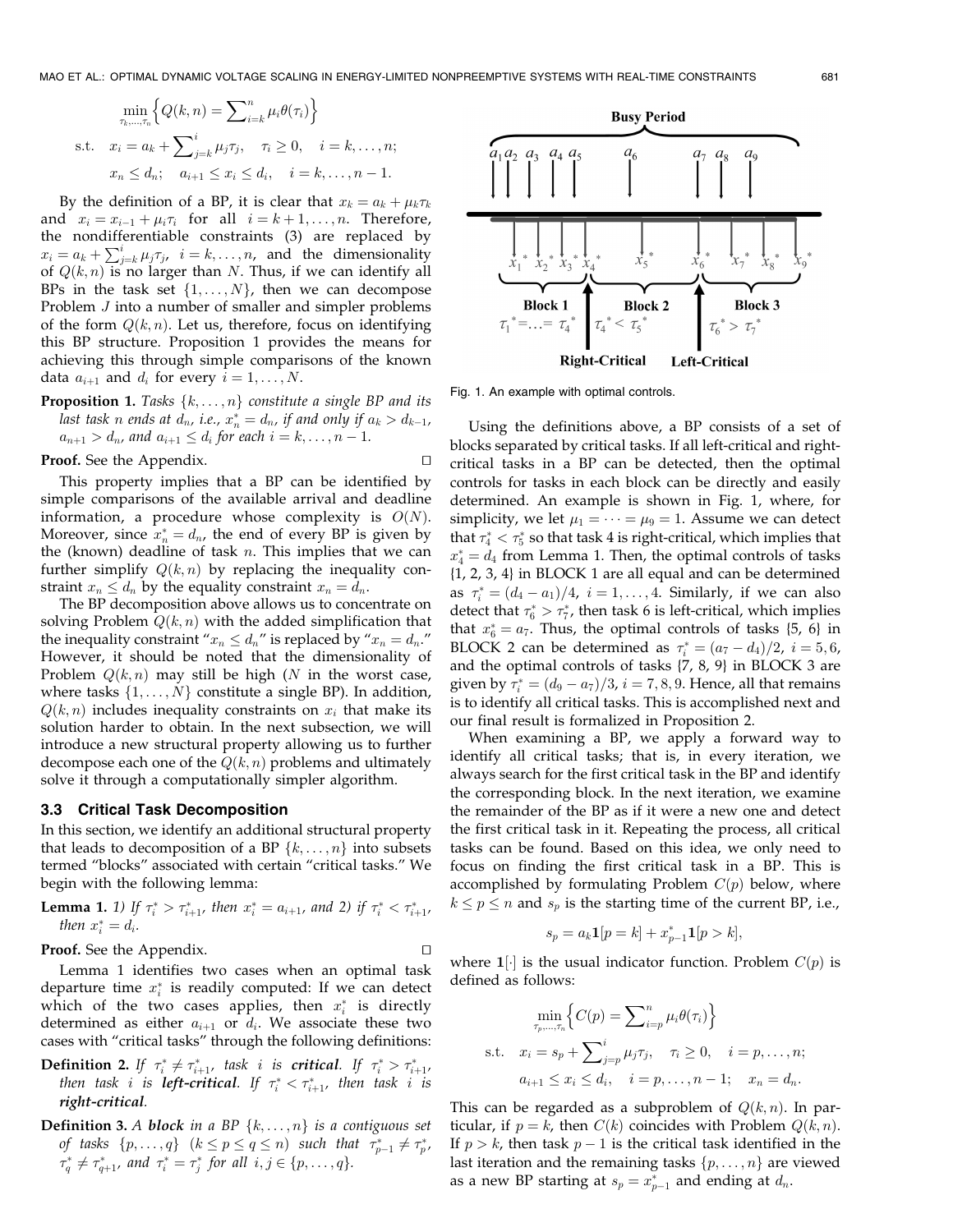Proposition 2 provides the means to determine the first critical task in the BP  $\{p, \ldots, n\}$ . We first establish some convenient notations. Define, for  $i = p, \ldots, n - 1$ ,

$$
G_i(p) = \frac{a_{i+1} - s_p}{\sum_{j=p}^i \mu_j}, \quad H_i(p) = \frac{d_i - s_p}{\sum_{j=p}^i \mu_j},
$$
(6)

and

$$
G_n(p) = H_n(p) = \frac{d_n - s_p}{\sum_{j=p}^n \mu_j}.
$$

Note that  $G_i(p)$  is the processing time per operation assigned to all tasks in a block  $[s_p, a_{i+1}]$  which ends with a right-critical task i (by Lemma 1). The same is true for  $H_i(p)$ when the block  $[s_p, d_i]$  ends with a right-critical task. Both  $G_i(p)$  and  $H_i(p)$  are readily computed for any given p and  $i = p, \ldots, n$ .

In addition, we define, for  $i = p + 1, \ldots, n$ ,

$$
G_i^*(p) = \max_{j \in \{p,\dots,i-1\}} G_j(p),
$$
  
\n
$$
H_i^*(p) = \min_{j \in \{p,\dots,i-1\}} H_j(p),
$$
\n(7)

and

$$
L_i(p) = \arg \max_{j \in \{p,\dots,i-1\}} G_j(p),
$$
  
\n
$$
R_i(p) = \arg \min_{j \in \{p,\dots,i-1\}} H_j(p),
$$
\n(8)

where the operators "arg max " and "arg min " stand for the argument of the maximum and the minimum, respectively. By convention, if there are multiple indices in  $\{p, \ldots, i-1\}$ that satisfy the definitions of  $L_i(p)$  and  $R_i(p)$  in (8), then we choose the largest index.

**Proposition 2.** Consider the problem  $C(p)$  and some  $i \in$  $\{p+1,\ldots,n\}$  such that  $G_j(p) \leq H_j^*(p)$  and  $H_j(p) \geq G_j^*(p)$ for all  $j \in \{p+1,\ldots,i-1\}$ . Then,

- 1. If  $G_i(p) > H_i^*(p)$ , then task  $R_i(p)$  is a right-critical task and also the first critical task in the BP  $\{p, \ldots, n\}$ . Moreover,  $\tau_j^* = H_i^*(p)$  for all  $j \in \{p, \ldots, R_i(p)\}.$
- 2. If  $H_i(p) < \check{G}_i^*(p)$ , then task  $L_i(p)$  is a left-critical task and also the first critical task in the BP  $\{p, \ldots, n\}$ . Moreover,  $\tau_j^* = G_i^*(p)$  for all  $j \in \{p, \ldots, L_i(p)\}.$

**Proof.** See the Appendix.  $\Box$ 

Based on Lemma 1 and Proposition 2, an algorithm that executes the critical task decomposition and determines the optimal controls is given in Table 1. We shall refer to it as the Critical Task Decomposition Algorithm (CTDA).

### 3.4 Additional Boundary Constraints

As already mentioned, in Problem J, we omitted the constraints (5) imposed on the controllable variables  $\tau_i$ ,  $i = 1, \ldots, N$ . Having obtained through Proposition 2 the solution of Problem *J*, we will now show that the solution of the modified Problem  $\tilde{J}$  below (incorporating the boundary constraints  $\tau_{\min} \leq \tau_i \leq \tau_{\max}$  can be recovered from that of Problem J:

TABLE 1 Pseudocode of the Critical Task Decomposition Algorithm (CTDA)

**Step 1:** Initialization:  $p = k$ ,  $s_p = a_k$ ; **Step 2:** Identification of the first critical task in  $C(p)$ ;  $i = p + 1$ ; while( $i \leq n$ ) { if  $(G_i(p) > H_i^*(p))$  {  $R_i(p)$  is the first critical task in  $C(p)$ , and right-critical;  $\tau_j^* = H_i^* (p), j = p, ..., R_i (p);$  $p = R_i(p) + 1;$   $s_p = x_{R_i(p)}^* = d_{R_i(p)};$ goto Step 2;  $\}$ if  $(H_i(p) < G_i^*(p))$  $L_i(p)$  is the first critical task in  $C(p)$ , and left-critical;  $\tau_i^* = G_i^*(p), j = p, ..., L_i(p);$  $p = L_i(p) + 1$ ;  $s_p = x_{L_i(p)}^* = a_{L_i(p)+1}$ ; goto Step 2;  $\}$  $i = i + 1;$ **Step 3:** Termination:  $\tau_i^* = G_n(p), j = p, ..., n;$ 

$$
\min_{\tau_1,\dots,\tau_N} \left\{ \tilde{J} = \sum_{i=1}^N \mu_i \theta(\tau_i) \right\}
$$
\ns.t.

\n
$$
\tau_{\min} \leq \tau_i \leq \tau_{\max}, \quad i = 1, \dots, N;
$$
\n
$$
x_i = \max(x_{i-1}, a_i) + \mu_i \tau_i, \quad i = 1, \dots, N;
$$
\n
$$
x_0 = -\infty; \quad x_i \leq d_i, \quad i = 1, \dots, N.
$$

The connection between Problems  $J$  and  $\tilde{J}$  is established through Proposition 3.

**Proposition 3.** Let  $\tilde{\tau}_i^*$  denote the optimal solution of Problem  $\tilde{J}$ . If  $\tau_i^* \ge \tau_{\min}$  for  $i = 1, \ldots, N$ , then  $\tilde{\tau}_i^* = \min(\tau_i^*, \tau_{\max})$ ; otherwise, Problem  $\tilde{J}$  is infeasible.

**Proof.** See the Appendix.  $\Box$ 

It follows from Proposition 3 that, having obtained the solution of Problem J, we can check the feasibility of Problem  $\tilde{J}$  and derive its optimal solution  $\tilde{\tau}_i^*, i = 1, \ldots, N$ , as a function of  $\tau_{\min}$ ,  $\tau_{\max}$ , and  $\tau_i^*$ ,  $i = 1, \ldots, N$ .

# 3.5 Complexity Analysis

In this section, we analyze the complexity of the CTDA and compare it to the YDSA [8]. As mentioned in Section 2, the YDSA is designed for preemptive models, but it can also be used (after some simple modifications) to solve the offline DVS problem with nonpreemptive scheduling which we have considered. Thus, it is worth comparing the two approaches in terms of their relative computational complexities. As shown next, through the use of critical tasks in the CTDA, we have developed results in lower complexity than the YDSA, which relies on the identification of critical intervals. We point out that the notion of "criticality" in the two algorithms is entirely different.

In the CTDA, we define a critical task as one whose processing time per operation differs from that of the next task, i.e.,  $\tau_i^* \neq \tau_{i+1}^*$ . In [8], a critical interval (when the system is nonpreemptive and operates under FCFS) is defined as one with the largest intensity, i.e.,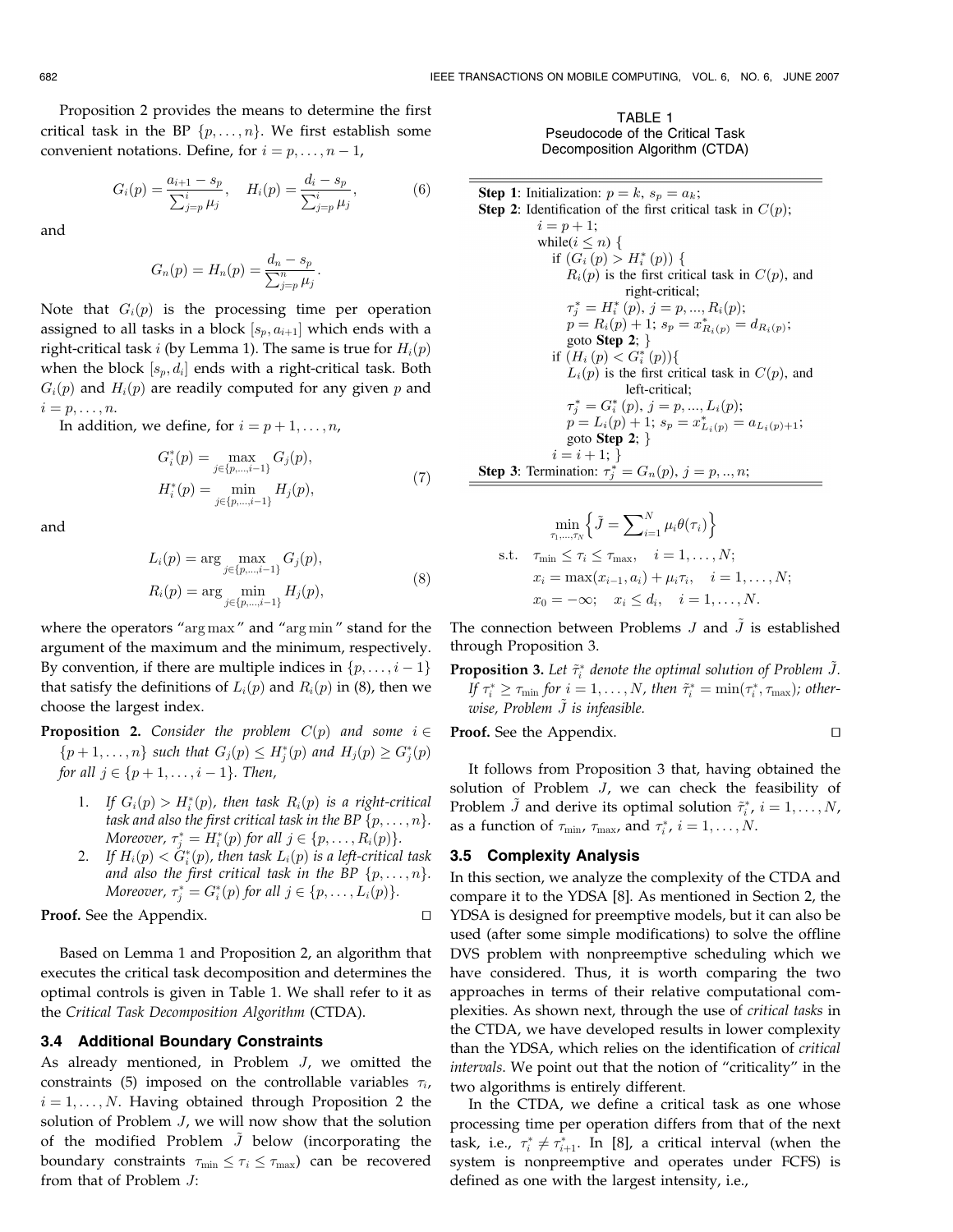$$
I^* = \arg \max_{I \in \{[a_i, d_j][i, j = 1, ..., N\}} \sum_{k=i}^{j} \mu_k/(d_j - a_i),
$$

which can be regarded as containing those tasks with the shortest processing time per operation. Let  $n_b$  denote the number of tasks in a BP. In each iteration, the CTDA identifies a critical task with complexity  $O(n_b)$ , while the YDSA identifies a critical interval with complexity  $O(n_b^2)$ . Thus, the CTDA solves Problem  $Q(k, n)$  with complexity  $O(n_b^2)$ , while the YDSA solves it in  $O(n_b^3)$ .

Looking back at Problem *J*, let  $n_m$  denote the size of the longest BP in the task set  $\{1, \ldots, N\}$ . Then, the CTDA solves Problem *J* with complexity  $O(Nn_m)$ , while the YDSA solves it in  $O(Nn_m^2)$  since there are approximately  $N/n_m$  BPs. In the worst case,  $n_m = N$ , i.e., when the whole process consists of a single BP, the complexity of the CTDA is  $O(N^2)$  while the complexity of YDSA is  $O(N^3)$ .

# 4 ONLINE DVS ALGORITHM

## 4.1 Problem Formulation and Solution

In the offline problem solved so far, the task arrival times  $a_i$ ,  $i = 1, \ldots, N$ , are known in advance. In practice, these arrival times may be unknown a priori. In this section, we define an online problem based on the notion of "release time jitter" [20] to capture this uncertainty. Specifically,  $a_i$  is a random variable defined over a known interval  $[a_i^-, a_i^+]$ , which includes situations where expected tasks not received within a particular time interval are considered useless and are never processed (e.g., expected data that arrive too late to a processing node in a sensor network).

The uncertainty introduced by "release time jitter" makes it infeasible to obtain optimal controls based on the actual arrival times. To guarantee that deadlines are met in all cases, we inevitably have to make decisions based on the worst case, that is, assuming future tasks will arrive at the latest possible time  $a_i^+$ . However, the optimal solution based on the worst case analysis must be conservative. To obtain better performance, we utilize an online algorithm which allows us to reoptimize controls based on new observations made at a number of appropriately defined decision points. In particular, new information is acquired when the events characterizing the system take place, i.e., at task arrival times and at task departure times. In what follows, we choose task departure times to be these decision points, corresponding to what is known as "intertask" DVS [10] (other approaches for online control are considered in [21]). Our approach does not depend on the choice of decision points chosen. However, from a practical standpoint, updating controls upon each arrival time can be problematic when arrivals are bursty, in which case, it is even possible that the calculation of new controls takes longer than an interarrival time and this can lead to unstable behavior.

At decision points, we can observe the actual arrival times of all tasks in the queue and this information can be utilized to improve the optimal control. Fig. 2 is an example to illustrate how to improve optimal controls by updating arrival information. At the decision point  $x_{K-2}$ , task  $K$  has not arrived, thus,  $a_K$ , its actual arrival time, is unknown. The optimal control at  $x_{K-2}$  has to be computed based on the worst-case arrival time  $a_K^+$ . On the other hand, at the next decision point  $x_{K-1}$ , task  $K$  has arrived and is in the

**Release Time Jitter Release Time Jitter**  $a_{\rm K}$  $\bigvee$   $x_{K-2}$  $x_{\textrm{K-1}}$ Decision Point <sup>1</sup> Decision Point

Fig. 2. Online framework example:  $a_K$  does not need to be estimated at  $x_{K-1}$ .

queue so that we can make use of  $a_K$  to evaluate the optimal controls obtained when  $a_K^+$  is replaced by  $a_K$ .

The observed arrival time of task  $i$  at the Kth decision point (i.e.,  $x_{K-1}$ ) is defined as

$$
\bar{a}_i = a_i \mathbf{1}[x_{K-1} \ge a_i] + a_i^+ \mathbf{1}[x_{K-1} < a_i].
$$

Then, based on these observations, we solve the following online problem at the Kth decision point:

$$
\min_{\tau_K, \dots, \tau_N} \left\{ J(K) = \sum_{i=K}^N \mu_i \theta(\tau_i) \right\}
$$
\n
$$
\text{s.t.} \quad \tau_{\min} \le \tau_i \le \tau_{\max}, \quad i = K, \dots, N;
$$
\n
$$
x_i = \max(x_{i-1}, \bar{a}_i) + \mu_i \tau_i, \quad i = K, \dots, N;
$$
\n
$$
x_0 = -\infty; \quad x_i \le d_i \quad i = K, \dots, N.
$$

It is important to note, however, that we apply only the optimal control for task  $K$ , since future task controls may be different at the next decision point, based on newly acquired arrival time information. Since Problem  $J(K)$ above has the same form as the offline problem  $\tilde{J}$  we have already solved, we can still use the busy period and critical task decomposition method to obtain its optimal solution. In fact, it is not necessary to solve Problem  $J(K)$  completely: We only need to identify the first BP and its first critical task, since only the optimal control of the first task is required at the time that  $J(K)$  is solved.

#### 4.2 Complexity Analysis

Let  $n_b$  denote the size of the first BP when solving Problem  $J(K)$ . As mentioned above, at each decision point, the CTDA only needs to identify the first critical task with complexity  $O(n_b)$  so as to obtain the optimal control of the first task only. In contrast, the YDSA needs to solve the whole problem related to the first BP in the worst case with complexity  $O(n_b^3)$  so as to obtain the optimal control of the first task.

Let  $n_m$  denote the size of the longest BP. If there are N tasks to be processed, the overall complexity of the CTDA is  $O(Nn_m)$ , the same as in the offline case, while the complexity of the YDSA becomes  $O(Nn_m^3)$ , worse than the offline case. In the worst case  $n_m = N$ , the complexity of the CTDA is still  $O(N^2)$  while the complexity of the YDSA becomes  $O(N<sup>4</sup>)$ . Thus, the CTDA is more suitable as an online algorithm by virtue of the forward decomposition way in which it operates.

# **SIMULATION RESULTS**

#### 5.1 CTDA versus YDSA

We provide some simulation results in order to illustrate the computational complexity of the CTDA and compare it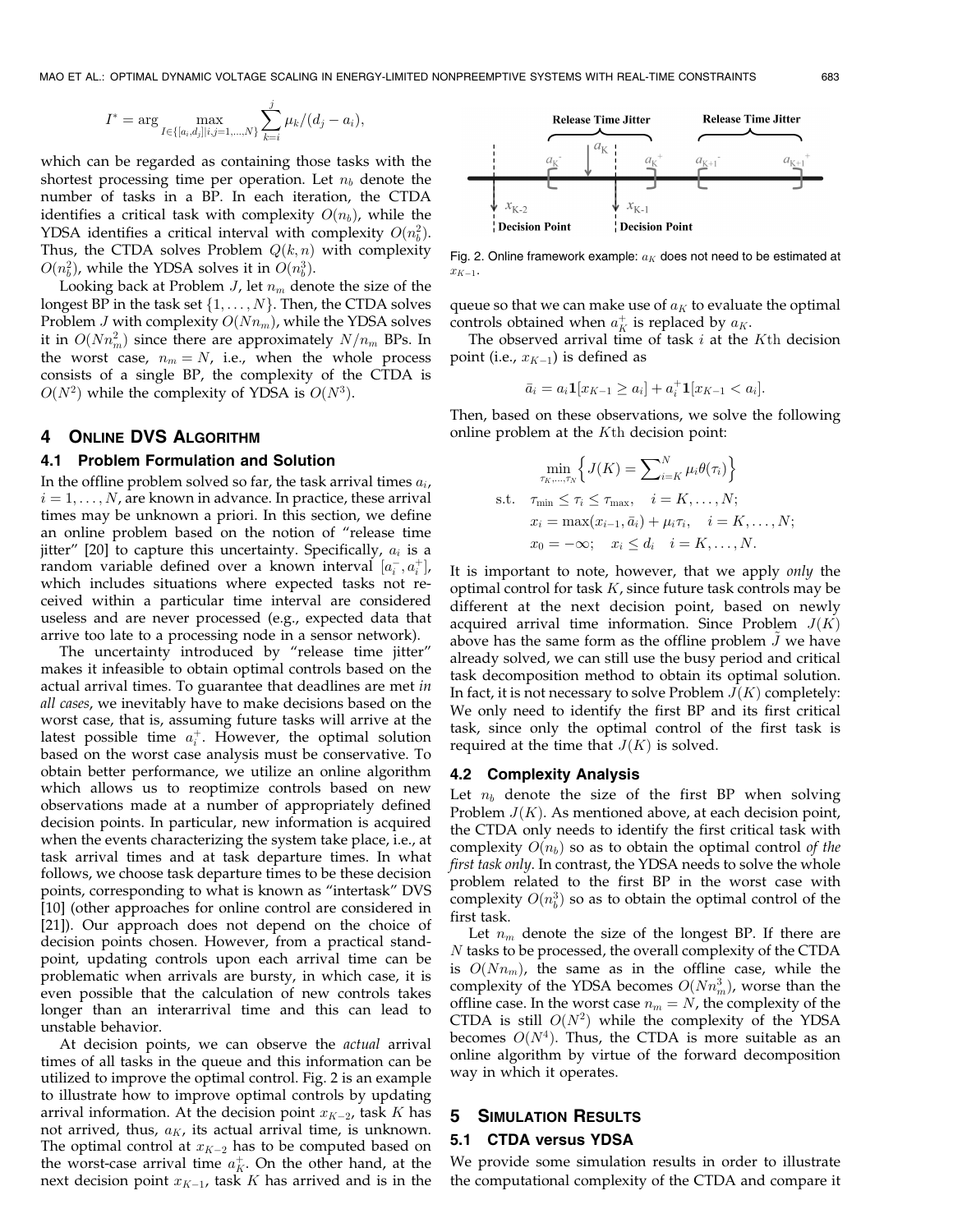



to that of the YDSA in [8]. We omit simulation results for the performance obtained under various DVS algorithms since we have formally shown that the CTDA gives optimal performance.

Define the probability that a task  $i + 1$  arrives after the deadline of the last task as  $P(d_i < a_{i+1}) = 1/n_b$ . We can use this probability to derive a process with the average BP size set to  $n_b$ . In the following, all algorithms are programmed in C++ and are executed on a computer with CPU Intel Pentium M 2.8 GHz. We compare the complexity of CTDA and YDSA based on the elapsed time (seconds) in two cases:  $n_b = N$  and  $n_b = 100$  (the online YDSA [8] applies the average rate heuristic, which is not applicable to nonpreemptive systems but only preemptive systems; therefore, we only compare with the offline YDSA). The results are shown in Figs. 3 and 4, respectively.

In the case of  $n_b = N$ , we can see that the complexity of the CTDA increases quadratically with  $N$  and the complexity of the YDSA increases cubically in  $N$ , as detailed in the previous sections. We can see that the



TABLE 2 The Effect of the Size of  $[a_i^-,a_i^+]$ 

| $[a_i^-, a_i^+]$ | $J_{on}(\times 10^4)$ | $J_{off}(\times 10^4)$ |        |
|------------------|-----------------------|------------------------|--------|
| 0.35             | 1.5074                | 1.4303                 | 1.0539 |
| 0.70             | 1.4827                | 1.3737                 | 1.0793 |
| 1.05             | 1.4574                | 1.3389                 | 1.0885 |
| 1.40             | 1.4389                | 1.3153                 | 1.0940 |

complexity of the CTDA increases linearly in  $N$  in the case of  $n_b = 100$ . In addition to the CTDA having a lower level of complexity compared to the YDSA in [8], note that both the offline and online versions have the same order of complexity. Thus, the CTDA can fully take advantage of an online implementation.

#### 5.2 Online versus Offline

Consider the problem

$$
\min_{u_1, \dots, u_N} \left\{ J = \sum_{i=1}^N \theta_i(u_i) = \sum_{i=1}^N \mu_i C_1 \left( \frac{V_t u_i}{u_i - \mu_i C_2} \right)^2 \right\}
$$
\n
$$
\text{s.t.} \quad u_i \ge \frac{\mu_i C_2 V_{\text{max}}}{V_{\text{max}} - V_t}, \quad i = 1, \dots, N; \quad x_0 = 0;
$$
\n
$$
x_i = \max(x_{i-1}, a_i) + u_k \le d_i, \quad i = 1, \dots, N;
$$
\n
$$
a_i \in [a_i^-, a_i^+], \quad a_i^+ < a_{i+1}^-, \quad i = 1, \dots, N,
$$

where  $V_{\text{max}} = 5$ ,  $V_t = 1$ ,  $C_1 = 1$ , and  $C_2 = 0.1$ . The parameter values selected are motivated by CMOS microprocessor power consumption data. We will assume that there is a total of 50 tasks to be processed, i.e.,  $N = 50$ . In the simulated system operation, task arrivals are randomly generated within intervals  $[a_i^-, a_i^+]$ ,  $i = 1, \ldots, 50$ , whose size is varied (see Table 2).

In this subsection, we apply a competitive analysis for the specific example above. We define  $\lambda$  as the ratio  $\lambda = \frac{J_{on}}{J_{off}}$ , where  $J_{on}$  is the optimal cost derived by the online method and  $J_{off}$  is the optimal cost derived by the offline method; the latter is the best that could have been achieved because the optimal controls obtained by the offline method are computed based on knowing all actual arrival times.

The effect of arrival uncertainty, i.e., the size of  $[a_i^-, a_i^+]$ , on  $\lambda$  is shown in Table 2. As seen in the table,  $\lambda$  is close to 1. Moreover,  $\lambda$  increases as the size of  $[a_i^-,a_i^+]$  (the arrival time uncertainty) increases.

# 6 CONCLUSIONS

The problem formulated and solved in this paper is motivated by low power systems with hard real-time nonpreemptive and aperiodic tasks. We have developed a DVS algorithm for both offline and online problems with worst-case computational complexity of  $O(N^2)$  by exploiting the structure of optimal sample paths in terms of identifying busy periods and "critical tasks" allowing us to efficiently decompose the original optimization problem into a set of smaller easy to solve problems.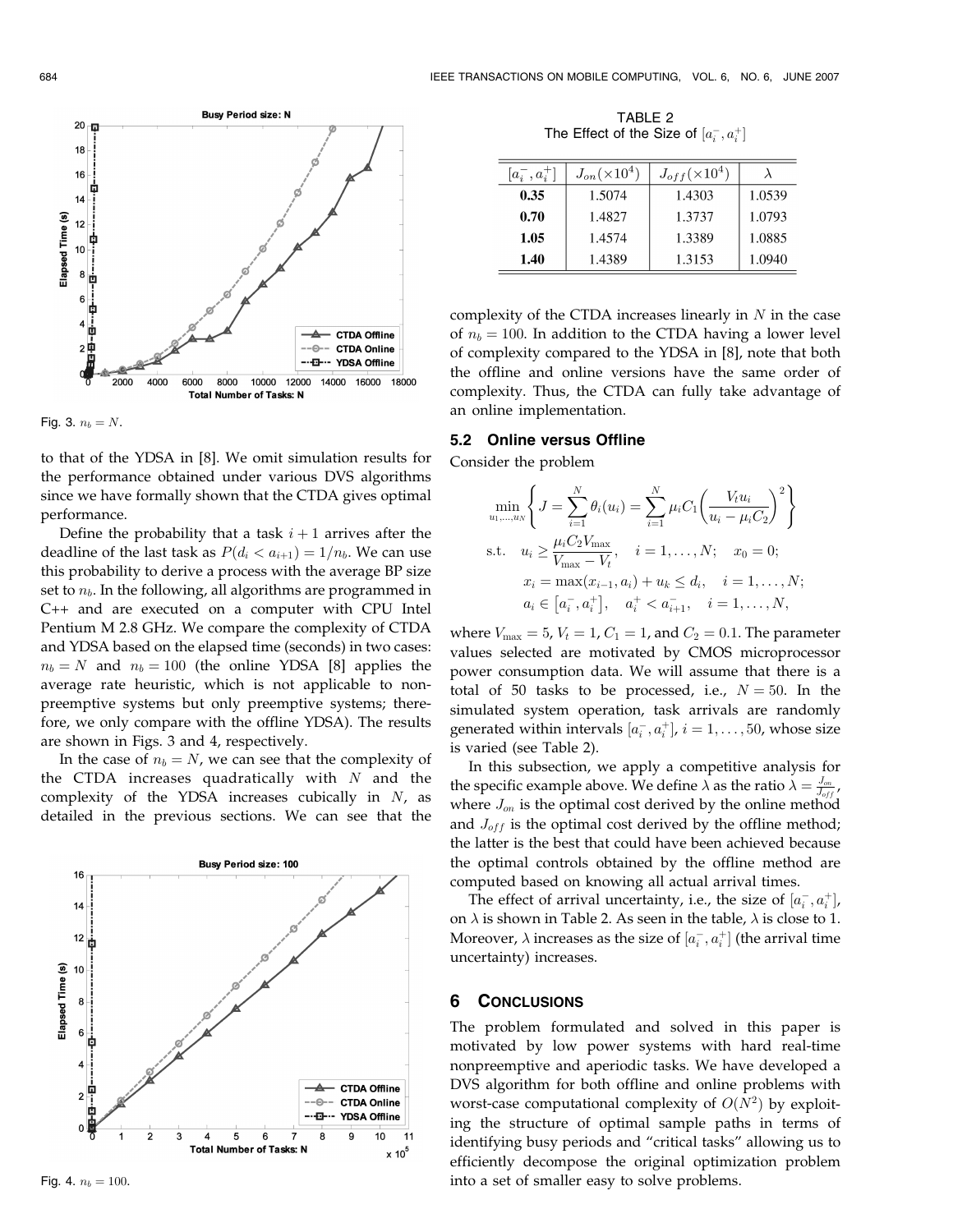The development of such an efficient algorithm paves the way for a variety of natural extensions. For example, we are currently investigating the effect of making decisions at task arrival times, as opposed to task departure times, which should intuitively provide additional opportunities for cost reduction in the online setting; in the offline setting, we have recently shown [21] that the static controller developed in this paper is in fact optimal even if one were to include feasible policies in which the control (voltage) may be varied while a task is executed; it turns out that such dynamic control provides no extra benefit to power management. Moreover, it is possible to relax the constraint  $[a^-, a^+]$  when applying online control, allowing arrivals to occur at any time, as recently proposed in [22] using a receding horizon approach which builds on the algorithm developed in this paper.

Future work is aiming at incorporating additional uncertainty factors such as uncertain deadlines and task processing time, as well as systems that process tasks over multiple stages.

#### **APPENDIX**

Proof of Proposition 1. First, we prove that

$$
\text{If } a_{i+1} \le d_i, \quad \text{then } a_{i+1} \le x_i^*.
$$
 (9)

Necessary condition: Assume on the contrary that  $a_{i+1} > x_i^*$  under the optimal control  $\tau_i^*$ . Then, there must exist some  $\tau'_i > \tau_i^*$  such that  $x'_i = a_{i+1}$ . It follows from  $x_{i+1} = \max(x_i, a_{i+1}) + \mu_i \tau_{i+1}$  that this increase from  $\tau_i^*$  to  $\tau_i'$  does not affect any other control. Obviously,  $\theta(\tau_i') < \theta(\tau_i^*)$  since  $\theta(\tau_i)$  is monotonically decreasing. This contradicts the optimality of  $\tau_i^*$ . Thus,  $a_{i+1} \leq x_i^*$  must hold.

Sufficient condition: If  $a_{i+1} \leq x_i^*$  and  $x_i^* \leq d_i$  (from the feasibility constraint), it immediately follows that  $a_{i+1} \leq d_i$ .

To complete the proof of (9), we use contrapositivity, i.e., iff  $a_{i+1} > d_i$ , then  $a_{i+1} > x_i^*$ . This implies that 1)  $x_{k-1}^* < a_k$  iff  $a_k > d_{k-1}$  and 2)  $x_n^* < a_{n+1}$  iff  $a_{n+1} > d_n$ . From the definition of a BP, the result immediately follows.

Finally,  $x_n^* = d_n$  easily follows from the fact that  $\theta(\tau_i)$ is monotonically decreasing: Suppose  $\tau_i^*$  is such that  $x_n^* < d_n$ . Then, there exists some  $\tau'_i > \tau_i^*$  such that  $x_n^* = d_n$ and  $\theta(\tau_i') < \theta(\tau_i^*)$ , contradicting the optimality of  $\tau_i^*$ .  $\Box$ 

Proof of Lemma 1. Let

$$
L(\tau_i, \alpha_i, \beta_i, \lambda) = \sum_{i=k}^n \mu_i \theta(\tau_i)
$$
  
+ 
$$
\sum_{i=k}^{n-1} \alpha_i \left( a_{i+1} - a_k - \sum_{j=k}^i \mu_j \tau_j \right)
$$
  
+ 
$$
\sum_{i=k}^{n-1} \beta_i \left( a_k + \sum_{j=k}^i \mu_j \tau_j - d_i \right)
$$
  
+ 
$$
\lambda \left( a_k + \sum_{j=k}^n \mu_j \tau_j - d_n \right),
$$

where we have introduced multipliers  $\alpha_i \geq 0$ ,  $\beta_i \geq 0$ , and  $\lambda$  to adjoin the constraints in Problem  $Q(k, n)$  to the cost function. We get

$$
\nabla_i L(\tau_i, \alpha_i, \beta_i, \lambda) = \mu_i \Big( \theta'(\tau_i^*) - \alpha_i + \beta_i
$$
  
- 
$$
\sum_{j=i+1}^{n-1} \alpha_j + \sum_{j=i+1}^{n-1} \beta_j + \lambda \Big) = 0
$$
  

$$
\nabla_{i+1} L(\tau_i, \alpha_i, \beta_i, \lambda) = \mu_{i+1} \Big( \theta'(\tau_{i+1}^*) - \sum_{j=i+1}^{n-1} \alpha_j
$$
  
+ 
$$
\sum_{j=i+1}^{n-1} \beta_j + \lambda \Big) = 0,
$$

which implies that  $\theta'(\tau_i^*) - \theta'(\tau_{i+1}^*) = \alpha_i - \beta_i$ . If  $\tau_i^* > \tau_{i+1}^*$ , then  $\theta'(\tau_i^*) > \theta'(\tau_{i+1}^*)$  since  $\theta(\cdot)$  is differentiable and strictly convex. It follows that  $\alpha_i - \beta_i > 0$ , i.e.,  $\alpha_i > 0$ for  $\beta_i \ge 0$ . Thus, the constraint  $a_{i+1} \le a_k + \sum_{j=k}^{i} \mu_j \tau_j$  is active, that is,  $x_i^* = a_k + \sum_{j=k}^{i} \mu_j \tau_j = a_{i+1}$ . Similarly, if  $\tau_i^* > \tau_{i+1}^*$ , we obtain  $x_i^* = d_i$ .

Proof of Proposition 2. We will prove the first assertion only, since the second one is similarly shown. Since the proof is somewhat lengthy, we divide it into four parts.

Part 1: We first establish the following two inequalities:

$$
G_j(p) \le H_i^*(p) \le H_j(p), \quad j = p, \dots, R_i(p) - 1,
$$
 (10)

$$
G_j(p) \le H_i^*(p) < H_j(p), \quad j = R_i(p) + 1, \dots, i - 1. \tag{11}
$$

By the definition of  $R_i(p)$ ,

$$
H_i^*(p) \le H_j(p), \quad j = p, \dots, R_i(p) - 1,\tag{12}
$$

$$
H_i^*(p) < H_j(p), \quad j = R_i(p) + 1, \dots, i - 1,\tag{13}
$$

 $H_j^*(p) = H_i^*(p), \quad j = R_i(p) + 1, \ldots, i - 1.$  (14)

By assumption,  $G_j(p) \le H^*_j(p)$  for all

$$
j=R_i(p)+1,\ldots,i-1.
$$

Thus, using (14), we get

$$
G_j(p) \le H_i^*(p), \quad j = R_i(p) + 1, \dots, i - 1.
$$
 (15)

Combining (13) and (15) yields inequality (11). Next, by the definition of  $G^*_{R_i(p)}(p)$ ,

$$
G_{R_i(p)}^*(p) \ge G_j(p), \quad j = p, \dots, R_i(p) - 1.
$$
 (16)

For  $R_i(p) \in \{p, \ldots, i-1\}$ ,  $H_{R_i(p)}(p) \geq G_{R_i(p)}^*(p)$  by assumption; hence, (16) gives

$$
G_j(p) \le H_{R_i(p)}(p) = H_i^*(p), \quad j = p, \dots, R_i(p) - 1. \tag{17}
$$

Combining (12) and (17) yields inequality (10).

Part 2: We shall now prove the following two inequalities:

$$
\tau_{R_i(p)}^* \le H_i^*(p),\tag{18}
$$

$$
\tau_{R_i(p)+1}^* > H_i^*(p). \tag{19}
$$

Using the equality constraint in problem  $C(p)$ , we have  $\sum_{j=p}^{R_i(p)} \mu_j \tau_j^* = x_{R_i(p)} - s_p \leq d_{R_i(p)} - s_p$ . Combining this with the definitions in (6)-(8), we have

$$
\sum_{j=p}^{R_i(p)} \mu_j \tau_j^* \le H_{R_i(p)}(p) \sum_{j=p}^{R_i(p)} \mu_j
$$
  
=  $H_i^*(p) \sum_{j=p}^{R_i(p)} \mu_j.$  (20)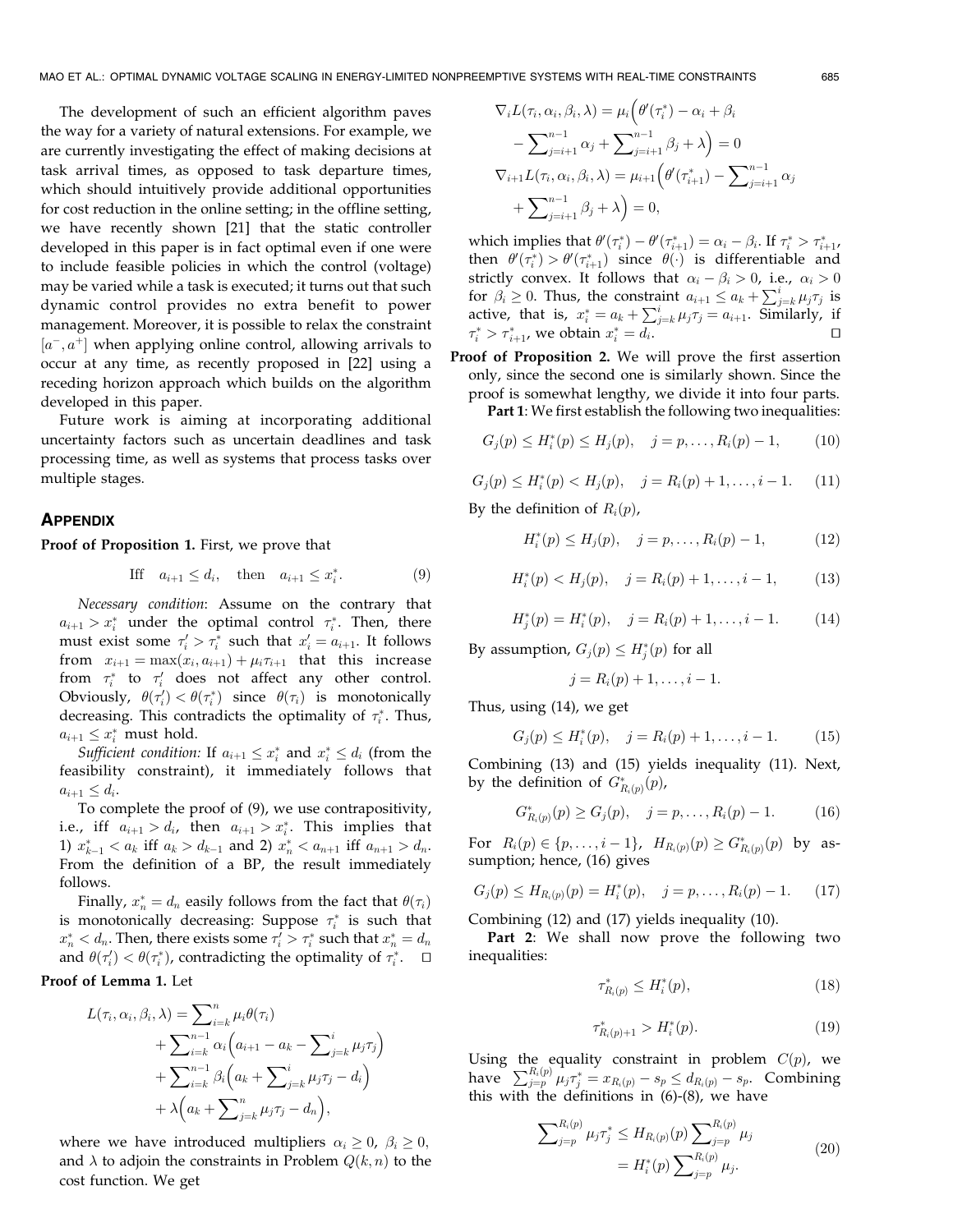We can now proceed with a contradiction argument to obtain (18). In particular, assume  $\tau_{R_i(p)}^* > H_i^*(p)$ . Then, (20) implies that there must exist some  $t < R_i(p)$ such that

$$
\tau_j^* > H_i^*(p)
$$
 for  $j = t + 1, ..., R_i(p)$  and  $\tau_t^* \le H_i^*(p)$ . (21)

Based on the definition of  $H_t(p)$  in (6), we have  $d_t - s_p = H_t(p) \sum_{j=p}^{t} \mu_j$ . From (21), we have  $\tau_t^* < \tau_{t+1}^*$ , which implies that  $x_t^* = d_t$  by Lemma 1. Therefore, recalling the first constraint in problem  $C(p)$ , we have

$$
\sum_{j=p}^{t} \mu_j \tau_j^* = x_t^* - s_p = H_t(p) \sum_{j=p}^{t} \mu_j.
$$

Then, from (10),  $\sum_{j=p}^{t} \mu_j \tau_j^* \geq H_i^*(p) \sum_{j=p}^{t} \mu_j$ . However, from (21), we have  $\sum_{j=t+1}^{R_i(p)} \mu_j \tau_j^* > H_i^*(p) \sum_{j=t+1}^{R_i(p)} \mu_j$  and, from (20), it follows that  $\sum_{j=p}^{t} \mu_j \tau_j^* \langle H_i^*(p) \sum_{j=p}^{t} \mu_j p \rangle$ which contradicts the inequality above.

Proceeding along the same lines, we can establish (19). From the definition of problem  $C(p)$ ,

$$
\sum_{j=p}^{R_i(p)} \mu_j \tau_j^* = x_{R_i(p)} - s_p \ge a_{R_i(p)} - s_p.
$$

Combining this with the definitions in (6)-(8), we get

$$
\sum_{j=p}^{i} \mu_j \tau_j^* \ge G_i(p) \sum_{j=p}^{i} \mu_j,
$$
  

$$
\sum_{j=p}^{R_i(p)} \mu_j \tau_j^* \le H_{R_i(p)}(p) \sum_{j=p}^{R_i(p)} \mu_j
$$
  

$$
= H_i^*(p) \sum_{j=p}^{R_i(p)} \mu_j,
$$

which implies

$$
\sum_{j=R_i(p)+1}^i \mu_j \tau_j^* \ge G_i(p) \sum_{j=p}^i \mu_j - H_i^*(p) \sum_{j=p}^{R_i(p)} \mu_j. \tag{22}
$$

By the assumption  $G_i(p) > H_i^*(p)$ , we get

$$
G_i(p) \sum_{j=p}^{i} \mu_j > H_i^*(p) \sum_{j=p}^{i} \mu_j
$$
  
=  $H_i^*(p) \sum_{j=p}^{R_i(p)} \mu_j + H_i^*(p) \sum_{j=R_i(p)+1}^{i} \mu_j$ ,

which implies

$$
G_i(p) \sum_{j=p}^{i} \mu_j - H_i^*(p) \sum_{j=p}^{R_i(p)} \mu_j > H_i^*(p) \sum_{j=R_i(p)+1}^{i} \mu_j.
$$
\n(23)

Combining (22) and (23), we have

$$
\sum_{j=R_i(p)+1}^i \mu_j \tau_j^* > H_i^*(p) \sum_{j=R_i(p)+1}^i \mu_j.
$$
 (24)

As in proving (18) above, from (11) and (24), we can similarly proceed with a contradiction argument to obtain (19).

**Part 3:** We finally prove that task  $R_i(p)$  is a rightcritical task, and also the first critical task in  $C(p)$ , and show that  $\tau_j^*=H_i^*(p)$  ,  $j=p,\ldots,R_i(p).$  From (18) and (19), we have  $\tau^*_{R_i(p)+1} > \tau^*_{R_i(p)}$ ; that is, task  $R_i(p)$  is indeed rightcritical. To obtain  $\tau_p^*, \ldots, \tau_{R_i(p)}^*$ , we need to minimize the

additive cost function  $\sum_{j=p}^{R_i(p)} \mu_j \theta(\tau_j)$  subject to the two constraints in problem  $C(p)$ . By Lemma 1, we have  $x_{R_i(p)}^* = d_{R_i(p)}$ . Thus, the first constraint in problem  $C(p)$ becomes  $\sum_{j=p}^{R_i(p)} \mu_j \tau_j^* = d_{R_i(p)} - s_p$  and, using the definition of  $H_{R_i(p)}(p)$  in (6), we can rewrite it as

$$
\sum_{j=p}^{R_i(p)} \mu_j \tau_j^* = H_{R_i(p)}(p) \sum_{j=p}^{R_i(p)} \mu_j = H_i^*(p) \sum_{j=p}^{R_i(p)} \mu_j.
$$
 (25)

The remaining inequality constraints can similarly be written as

$$
G_j(p) \sum_{m=p}^{j} \mu_m \le \sum_{m=p}^{j} \mu_m \tau_m \le H_j(p) \sum_{m=p}^{j} \mu_m \qquad (26)
$$

for  $j = p, \ldots, R_i(p) - 1$ . Ignoring the latter constraints for the moment, set  $B = H_i^*(p) \sum_{j=p}^{R_i(p)} \mu_j$  and consider the problem of minimizing  $\sum_{j=p}^{R_i(p)} \mu_j \theta(\tau_j)$  subject to  $\sum_{j=p}^{R_i(p)} \mu_j \tau_j = B$ . Adjoining  $\sum_{j=p}^{R_i(p)} \mu_j \tau_j - B$  to the cost function using a Lagrange multiplier  $\lambda$ , the necessary condition for optimality is

$$
\mu_j\theta'(\tau_j)+\mu_j\lambda=0, \quad j=p,\ldots,R_i(p).
$$

Therefore,  $\theta'(\tau_j) = -\lambda$  must hold for all  $j = p, \ldots, R_i(p)$ . Since  $\theta(\tau_i)$  is strictly convex and differentiable, this implies that  $\tau_p^* = \ldots = \tau_{R_i(p)}^*$  and it follows that  $\tau_j^* = B/\sum_{j=p}^{R_i(p)}\mu_j = H_i^*(p)$ ,  $j = p, \ldots, R_i(p)$ . Moreover, observe that  $\tau_j = H_i^*(p)$ ,  $j = p, \ldots, R_i(p)$ , satisfies the inequality constraints (26) by using (10), which gives, for  $j = p, ..., R_i(p) - 1$ ,

$$
G_j(p) \sum\nolimits_{m=p}^{j} \mu_m \le H_i^*(p) \sum\nolimits_{m=p}^{j} \mu_m \le H_j(p) \sum\nolimits_{m=p}^{j} \mu_m.
$$
\n(27)

Thus,  $\tau_j^* = H_i^*(p)$ ,  $j = p, \ldots, R_i(p)$  are indeed the optimal controls. Finally, from above, we have  $\tau_j^* = H_i^*(p)$ ,  $j = p, \ldots, R_i(p)$ . Therefore, task  $R_i(p)$  is also the first critical task in  $C(p)$ .

Proof of Proposition 3. First, we prove that, if there exist some tasks i such that the optimal solution of Problem J,  $\tau_i^* < \tau_{\min}$ , then Problem  $\tilde{J}$  is infeasible. Without loss of generality, assume that there exist tasks  $p, \ldots, q$  ( $k < p \leq$  $q < n$ ) in a BP  $\{k, \ldots, n\}$  of an optimal sample path of Problem J such that

$$
\tau_{p-1}^* \ge \tau_{\min}, \quad \tau_{q+1}^* \ge \tau_{\min}, \quad \tau_i^* < \tau_{\min}, \quad i = p, \dots, q. \tag{28}
$$

Using (28) and Lemma 1, we know that the optimal departure times of Problem J satisfy

$$
x_{p-1}^* = a_p, \quad x_q^* = d_q. \tag{29}
$$

Since  $x_q^* = x_{p-1}^* + \sum_{i=p}^q \mu_i \tau_i^*$ , combining this equation with (28) and (29), we have

$$
d_q - a_p = x_q^* - x_{p-1}^* = \sum_{i=p}^q \mu_i \tau_i^* < \tau_{\min} \sum_{i=p}^q \mu_i. \tag{30}
$$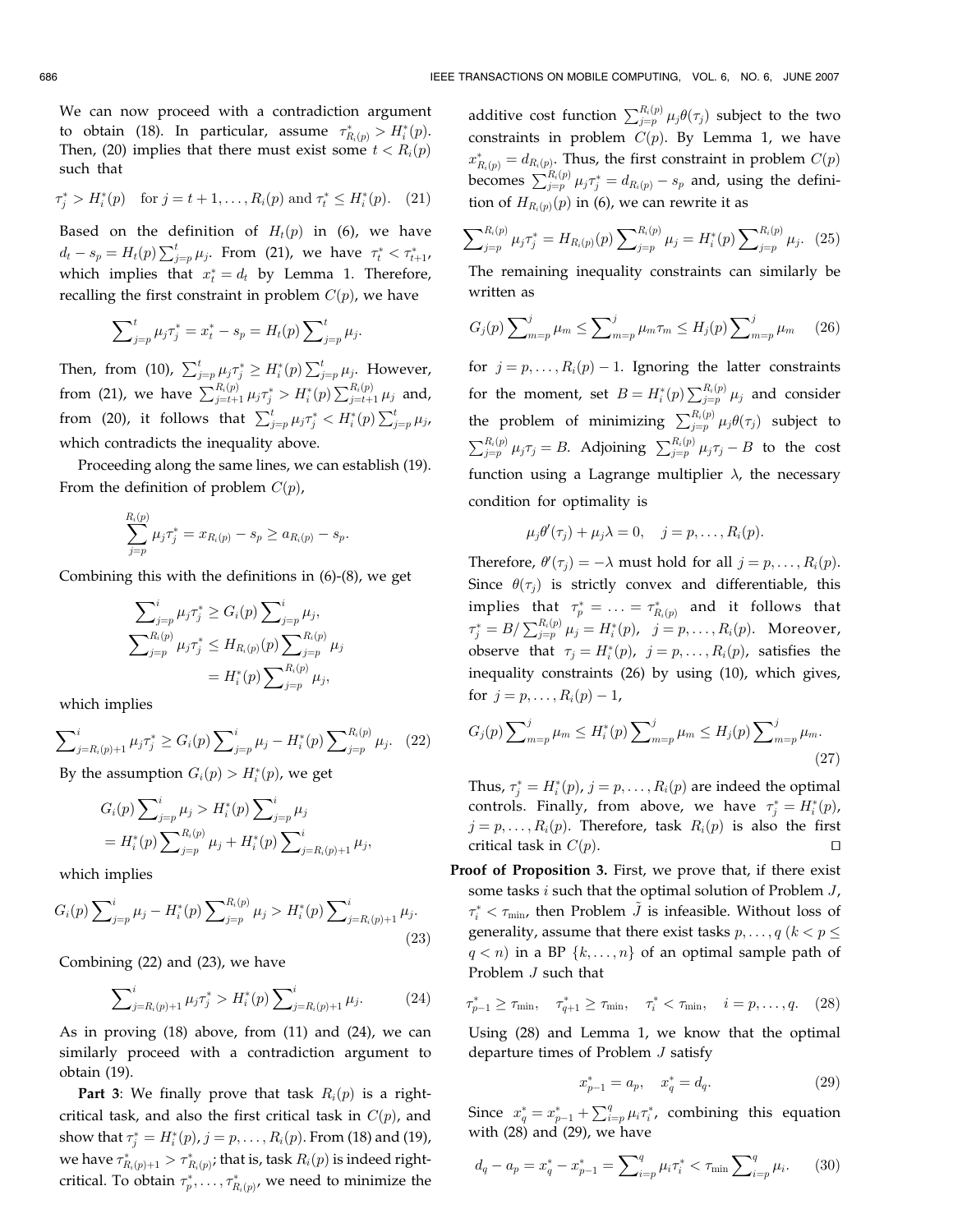For all possible solutions  $\tau_p, \ldots, \tau_q$  of Problem  $\tilde{J}$ , it must hold that  $\sum_{i=p}^{q} \mu_i \tau_i \leq d_q - a_p$ . Combining this inequality with (30) gives

$$
\sum_{i=p}^{q} \mu_i \tau_i < \tau_{\min} \sum_{i=p}^{q} \mu_i,\tag{31}
$$

which implies that there always exists at least one task  $i \in [p, q]$  such that  $\tau_i < \tau_{\min}$ , that is, Problem J is infeasible.

Second, we prove that, if  $\tau_i^* \geq \tau_{\min}$  for  $i = 1, \dots, N$ , then  $\tilde{\tau}_i^* = \min(\tau_i^*, \tau_{\max})$ . Since  $\tau_i^* \ge \tau_{\min}$  for  $i = 1, \ldots, N$ , Problem  $\tilde{J}$  is feasible and the removal of inequality constraints  $\tau_i \geq \tau_{\min}$  will not affect the optimal solution of Problem  $J$ . Since the BPs in Problem  $J$  are decoupled from each other, we only need to show that  $\tilde{\tau}^*_i =$  $\min(\tau_i^*, \tau_{\max})$  holds in a single BP of an optimal sample path of Problem J. Without loss of generality, a single BP can be divided into several segments according to whether optimal controls exceed the threshold  $\tau_{\text{max}}$  or not. We define U as the set of segments with  $\tau_i^* > \tau_{\max}$ and define L as the set of segments with  $\tau_i^* \leq \tau_{\text{max}}$ .

For any task  $i$  in the segments belonging to  $U$ , in order to satisfy the constraint  $\tau_i \leq \tau_{\text{max}}$ , the monotonicity of  $\theta(\tau_i)$  implies that we must reduce  $\tau_i^*$  to  $\tau_{\text{max}}$ , i.e., the optimal control is  $\tilde{\tau}_i^* = \tau_{\text{max}}$ . For tasks in the segments belonging to  $L$ , we assume the contiguous tasks  $\{p, \ldots, q\}$  form a segment belonging to L without loss of generality. Since the segments in  $L$  must be separated by segments in U, that is,  $\tau_{p-1}^* > \tau_{\max} \geq \tau_p^*$  and  $\tau^*_q \leq \tau_{\text{max}} < \tau^*_{q+1}$ , it must hold that task  $p$  starts at  $a_p$  and task q ends at  $d_q$  based on Lemma 1; that is,  $\sum_{i=p}^q \tau_i^*$  has reached its maximum value  $d_q - a_p$ . So,  $\tau_i^*$  for all  $i \in$  $\{p, \ldots, q\}$  can never increase no matter how  $\tau_i^*$  changes for  $i \notin \{p, \ldots, q\}$ . Thus, we have  $\tilde{\tau}_i^* = \tau_i^*$  for all tasks  $i$  in the segments belonging to  $L$ . We conclude from the above that  $\tilde{\tau}_i^* = \min(\tau_i^*, \tau_{\max})$  for  $i = 1, ..., N$ .

#### ACKNOWLEDGMENTS

This work was supported in part by the US National Science Foundation under grant DMI-0330171, by the US Air Force Office of Scientific Research under grants FA9550-04-1-0133 and FA9550-04-1-0208, by the US Department of Energy under grant DE-FG52-06NA27490, by the US Army Research Office under grant DAAD19-01-0610, by NFSC under grants 60274011 and 60574067, and by the NCET (NCET-04-0094) program of China.

#### **REFERENCES**

- [1] I.F. Akyildiz, W. Su, Y. Sankarasubramaniam, and E. Cayirci, "A Survey on Sensor Networks," IEEE Comm. Magazine, vol. 40, no. 8, pp. 102-114, 2002.
- [2] J. Pouwelse, K. Langendoen, and H. Sips, "Dynamic Voltage Scaling on a Low-Power Microprocessor," Proc. Seventh Ann. Int'l Conf. Mobile Computing and Networking, pp. 251-259, 2001.
- [3] T. Pering, T. Burd, and R. Brodersen, "Dynamic Voltage Scaling and the Design of a Low-Power Microprocessor System," Proc. Power Driven Microarchitecture Workshop, 1998.
- [4] E. Shih, S. Cho, N. Ickes, R. Min, A. Sinha, A. Wang, and A. Chandrakasan, "Physical Layer Driven Protocol and Algorithm Design for Energy-Efficient Wireless Sensor Networks," Proc. ACM MobiCom, pp. 272-287, 2001.
- [5] G.C. Buttazzo, Hard Real-Time Computing Systems: Predictable Scheduling Algorithms and Applications. Kluwer Academic, 1997.
- Y.C. Cho, C.G. Cassandras, and D.L. Pepyne, "Forward Decomposition Algorithms for Optimal Control of a Class of Hybrid Systems," Int'l J. Robust and Nonlinear Control, vol. 11, no. 5, pp. 497-513, 2001.
- C.G. Cassandras, D.L. Pepyne, and Y. Wardi, "Optimal Control of a Class of Hybrid System," IEEE Trans. Automatic Control, vol. 46, no. 3, pp. 398-415, 2001.
- [8] F. Yao, A. Demers, and S. Shenker, "A Scheduling Model for Reduced CPU Energy," Proc. 36th Ann. Symp. Foundations of Computer Science (FOCS '95), pp. 374-382, 1995.
- [9] H. Aydin, R. Melhem, D. Mossé, and P. Mejia-Alvarez, "Power-Aware Scheduling for Periodic Real-Time Tasks," IEEE Trans. Computers, vol. 53, no. 5, pp. 584-600, May 2004.
- [10] W. Kim, D. Shin, H.S. Yun, J. Kim, and S.L. Min, "Performance Comparison of Dynamic Voltage Scaling Algorithms for Hard Real-Time Systems," Proc. Real-Time Technology and Applications Symp., pp. 219-228, 2002.
- [11] K. Jeffay, D.F. Stanat, and C.U. Martel, "On Non-Preemptive Scheduling of Periodic and Sporadic Tasks," Proc. IEEE Real-Time Systems Symp., pp. 129-139, 1991.
- [12] J. Jonsson, H. Lonn, and K.G. Shin, "Non-Preemptive Scheduling of Real-Time Threads on Multi-Level-Context Architectures, Proc. IEEE Workshop Parallel and Distributed Real-Time Systems, vol. 1586, pp. 363-374, 1999.
- [13] A.E. Gamal, C. Nair, B. Prabhakar, E. Uysal-Biyikoglu, and S. Zahedi, "Energy-Efficient Scheduling of Packet Transmissions over Wireless Networks," Proc. INFOCOM, vol. 3, nos. 23-27, pp. 1773-1782, 2002.
- [14] L. Miao and C.G. Cassandras, "Optimal Transmission Scheduling for Energy-Efficient Wireless Networks," Proc. INFOCOM, 2006.
- [15] I. Hong, D. Kirovski, G. Qu, M. Potkonjak, and M.B. Srivastava, "Power Optimization of Variable-Voltage Core-Based Systems," IEEE Trans. Computer-Aided Design of Integrated Circuits and Systems, vol. 18, no. 12, pp. 1702-1714, 1999.
- [16] V. Swaminathan and K. Chakrabarty, "Real-Time Task Scheduling for Energy-Aware Embedded System," Proc. IEEE Real-Time Systems Symp. (Work-in-Progress Session), 2000.
- [17] J. Lee, "Optimization of Power Consumption in Low Power System Using Hybrid System," Proc. 14th Common Intrusion Specification Language Winter Workshop, 2001.
- [18] C.G. Cassandras and S. Lafortune, Introduction to Discrete Event Systems. Kluwer Academic Publishers, 1999.
- B. Zhai, D. Blaauw, D. Sylvester, and K. Flautner, "Theoretical and Practical Limits of Dynamic Voltage Scaling," Proc. 41st Ann. Conf. Design Automation, pp. 868-873, 2004.
- [20] J.W.S. Liu, Real-Time Systems. Prentice Hall, 2000.
- [21] L. Miao and C.G. Cassandras, "Optimality of Static Control Policies in Some Discrete Event Systems," IEEE Trans. Automatic Control, vol. 50, no. 9, pp. 1427-1431, Sept. 2005.
- [22] L. Miao and C.G. Cassandras, "Receding Horizon Control for a Class of Discrete Event System with Real-Time Constraints," Proc. 44th IEEE Conf. Decision and Control, pp. 7714-7719, Dec. 2005.



Jianfeng Mao received the BE degree in automatic control and the ME degree in control theory and applications from Tsinghua University, Beijing, China, in 2001 and 2004, respectively. Currently, he is a PhD candidate in manufacturing engineering at Boston University, Massachusetts. He specializes in the areas of modeling and optimization of complex system with application to sensor networks and manufacturing systems. He is a student member of the IEEE.